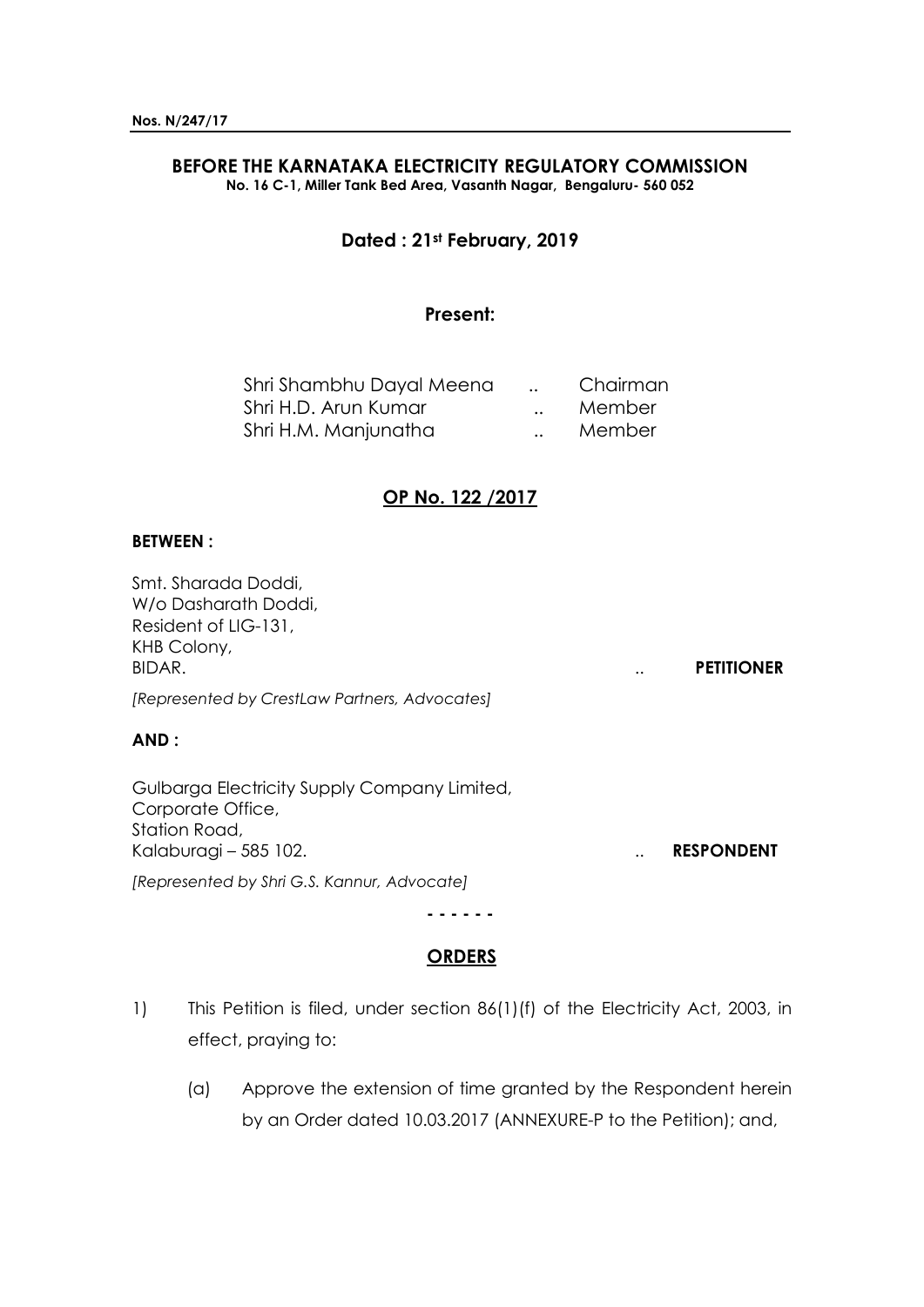- (b) Pass such other Order or further reliefs, as this Commission may deem fit and proper in the facts and circumstances of the case, in the ends of justice.
- 2) The facts submitted by the Petitioner, in support of her prayers, may be summed up, as follows:

- (a) The Petitioner is a farmer and was allotted a Solar Power Project of 1 MW under Segment-1, Category-1 of the Solar Power Policy 2014-21 of the Government of Karnataka. The Karnataka Renewable Energy Development Limited (KREDL) issued a Letter of Award (LoA) dated 16.03.2015 and instructed the Petitioner to execute a Power Purchase Agreement (PPA) with the Gulbarga Electricity Supply Company Limited (GESCOM), the Respondent within 120 days. Accordingly, a PPA dated 01.07.2015 was entered into between the Petitioner (Solar Project Developer/SPD) and the Respondent. As per the said the PPA, the Effective Date would be 01.07.2015 and the Scheduled Commissioning Date (SCD) is 01.01.2017.
- (b) The Solar Power Plant was proposed to be established in the land bearing Sy.No.97/3, measuring 5 acres 24 guntas, situated at Hamilapur Village, Bidar Taluk, granted under the Inams Abolition Act, 1977, in favour of the father-in-law of the Petitioner. The Petitioner applied for conversion of the said land on 17.07.2015, under Section 109 of the Karnataka Land Reforms Act, 1964, in the Office of the Deputy Commissioner, Bidar. However, the Petitioner was directed to file an application under Section 95 of the Karnataka Land Revenue Act, once again. Accordingly, the Petitioner filed an application dated 08.03.2016.
- (c) The Deputy Commissioner, Bidar, acting on the application of the Allottee (Petitioner), addressed a letter dated 28.04.2016 to the Principal Secretary, Revenue Department, Government of Karnataka, seeking permission for conversion of land under the provisions of The Karnataka Scheduled Castes and Scheduled Tribes (Prohibition of Transfer of Certain Lands) Act, 1978 (PTCL Act). On 06.05.2016, in reply to the abovementioned letter, the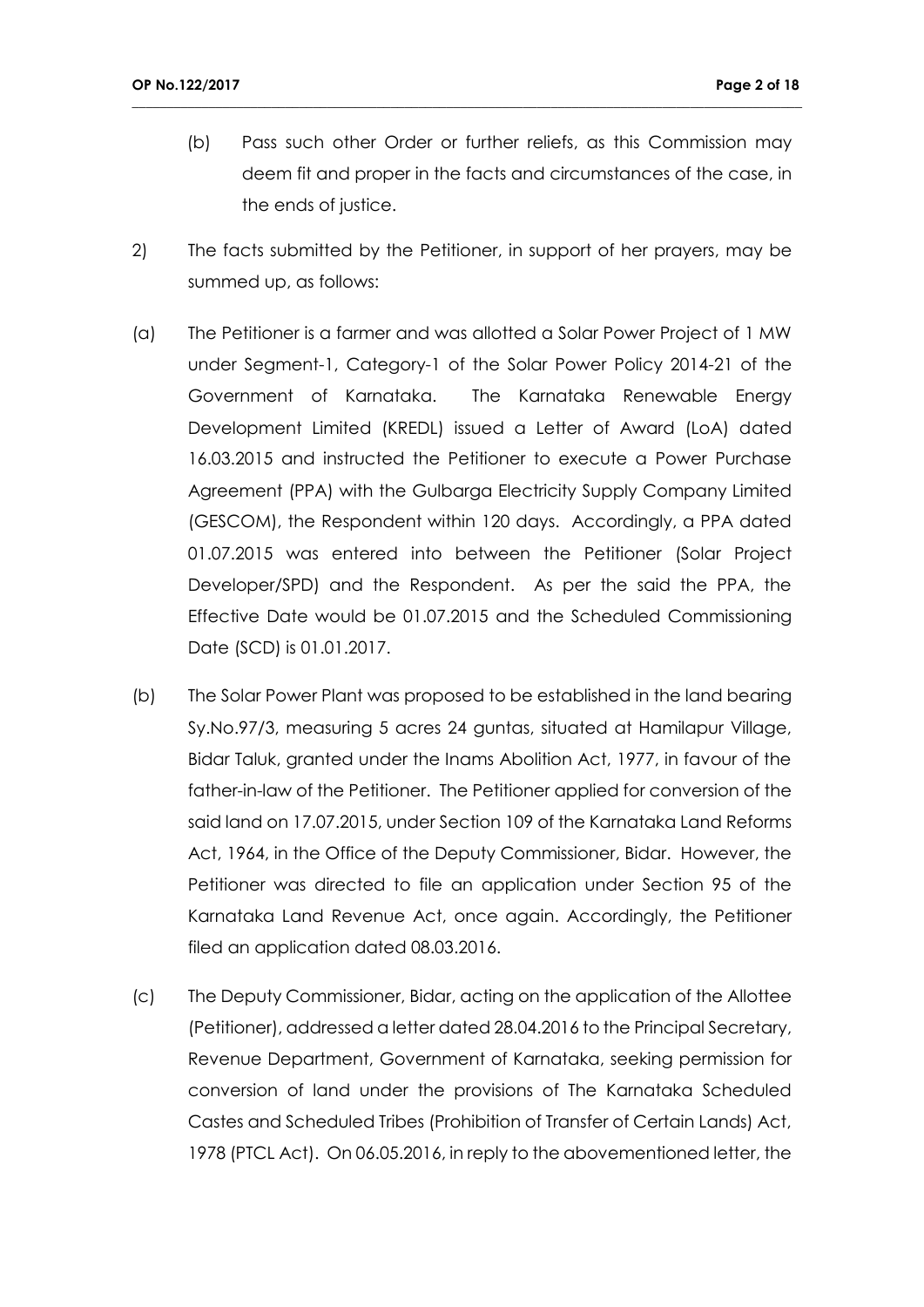Principal Secretary addressed a letter to the Deputy Commissioner, Bidar, stating that the application for conversion has to be made under Section 4(2) of the PTCL Act. Further, the Principal Secretary, Revenue Department, Government of Karnataka, addressed a letter dated 20.06.2016 to the Deputy Commissioner, Bidar, stating that, if the land is granted under the Inams Abolition Act, then the provisions of the PTCL Act are not applicable.

- (d) After several correspondences, the Petitioner was granted conversion, by an Order dated 01.09.2016. Thus, there is a delay of about 14 months in granting the conversion of land.
- (e) On 23.04.2016, the Karnataka Power Transmission Corporation Limited (KPTCL) addressed a letter to the Petitioner, requesting her to make payment towards the processing fee for evacuation approval. The said fee was paid by the Petitioner, immediately. On 27.05.2016, the KPTCL accorded approval for the tentative evacuation scheme, for the proposed Solar Power Plant Project of the Petitioner. The Petitioner submitted the drawings to the KPTCL on 29.09.2016, for approval and the KPTCL accorded its approval on 07.10.2016, with a few corrections and observations.
- (f) On 20.10.2016, the KPTCL addressed a letter to the Petitioner regarding the evacuation scheme, requesting her to comply with the terms and conditions stated therein. The KPTCL addressed another letter on 05.11.2016, regarding the Supervisory Control and Data Acquisition (SCADA) integration of the Solar Power Plant of the Petitioner, requesting the Petitioner to integrate the Bay Energy Meter with the SCADA system. On 14.11.2016, the KPTCL addressed a letter to the Petitioner for payment of supervision charges of Rs.2,08,136/- for construction of a 11 kV terminal bay at 110/33 kV Sub-station, Habsikote, for evacuation of the proposed 2 MW power generated by the Solar Power Plant of the Petitioner. (We note that the correct capacity is 1 MW.) The Petitioner placed an order for the breaker on 07.09.2016. The breaker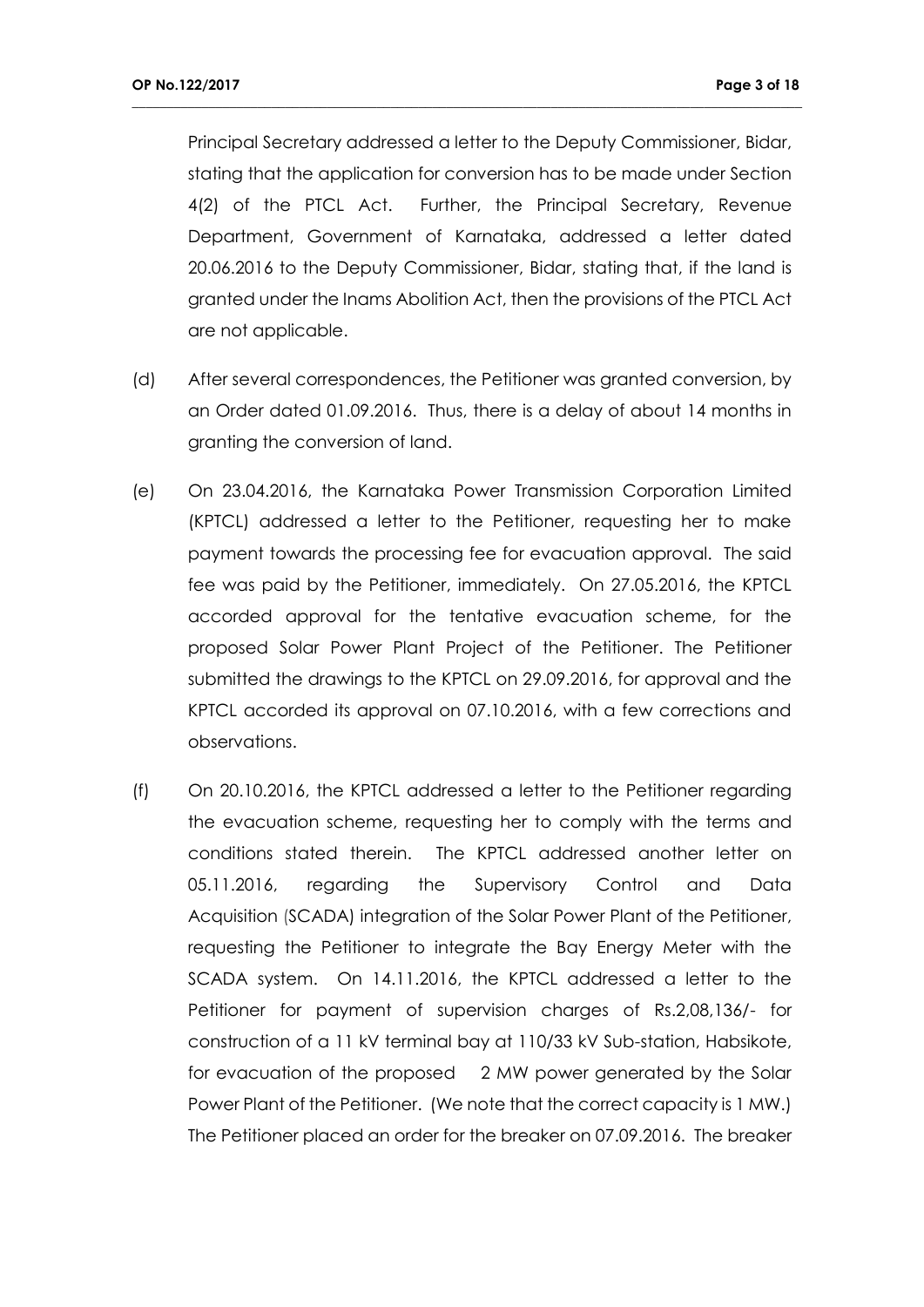was delivered only in the month of March, 2017. There is a delay of about 5 months in delivering the same.

(g) On 16.12.2016, the Chief Electrical Inspector to the Government accorded approval for the drawings pertaining to the electrical installation of 1 MW Solar Power Plant of the Petitioner.

- (h) In the meanwhile anticipating the delay in commissioning of the Solar Power Plant, the Petitioner had requested the Respondent for extension of time for commencement of the Project, vide letters dated 27.06.2016 and 18.07.2016, citing the reason of delay in conversion of the land. On 26.06.2017, the Petitioner addressed another letter to the Respondent, requesting for extension of time for commencement of the Plant, citing the above-mentioned delays, which were not in the control of the Petitioner (Here itself, we may note that a copy of such letter dated 26.06.2017 is not produced by the Petitioner and that the date of the letter appears to have been quoted wrongly). The extension of time was granted by the Respondent, invoking Articles 2.5 and 8 of the PPA, by an Order dated 10.03.2017. Subsequently, the Petitioner and the Respondent entered into a Supplemental PPA (SPPA) on 18.03.2017.
- (j) The Petitioner commenced the operation of the plant on 29.04.2017, after obtaining the Safety Approval, even though the extension was given for a period of six months upto 30.6.2017.
- 3) The grounds urged by the Petitioner, in support of her prayers, may be summarized as follows:
- (a) The Petitioner could not complete the Project within the specified timeframe on account of the delay in grant of the Land Conversion Order and due to the delays in procurement of equipment from Mysore Electrical Industries Ltd.(MEI). There was delay on account of demonetization as well, with respect to payments to the labourers. The above-mentioned events being beyond the control of the Petitioner, she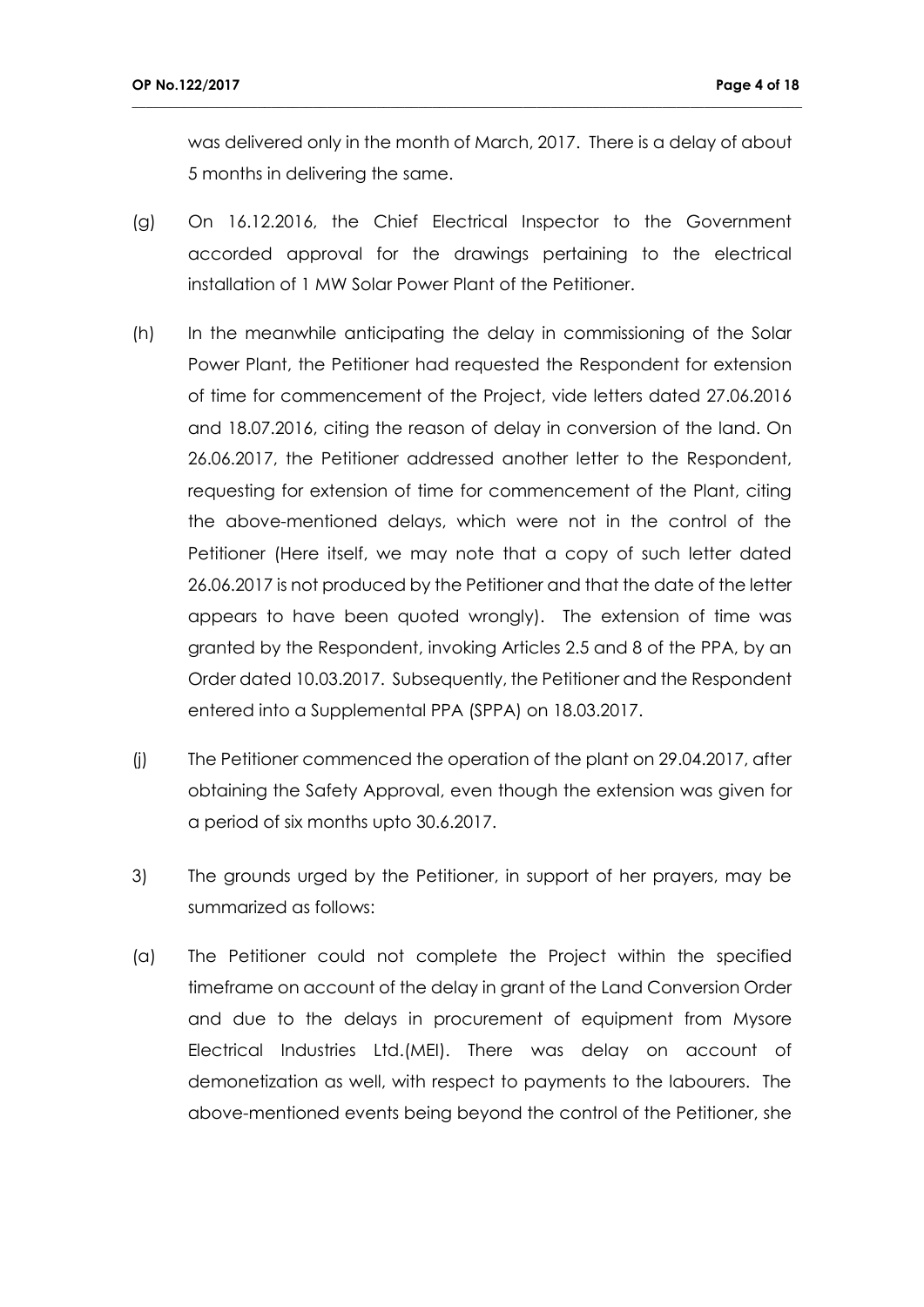sought for extension of time on 26.06.2016. However, the same was granted only on 10.03.2017.

**\_\_\_\_\_\_\_\_\_\_\_\_\_\_\_\_\_\_\_\_\_\_\_\_\_\_\_\_\_\_\_\_\_\_\_\_\_\_\_\_\_\_\_\_\_\_\_\_\_\_\_\_\_\_\_\_\_\_\_\_\_\_\_\_\_\_\_\_\_\_\_\_\_\_\_\_\_\_\_\_\_\_\_\_\_\_\_\_\_\_\_\_\_\_\_\_**

(b) The Respondent has extended the time for commissioning of the Solar Power Plant, in view of Articles 2.5 and 8 of the PPA. The Petitioner could not commission the Plant within the Scheduled Commissioning Date, due to the delay in obtaining the legal approvals, which is a *Force Majeure* Event, under Article 8.3(a) of the PPA. The same is admitted by the Respondent, in its letter dated 10.3.2017, granting extension of time.

The Petitioner has prayed to approve the extension of time granted by the Respondent.

- (c) During the course of the proceedings, the Petitioner filed certain documents along with an affidavit on 30.10.2018 and the Memo dated 20.11.2018 in support of the grounds urged.
- 4) Upon issuance of Notice, the Respondent entered appearance through its Counsel and filed Objections, which may be stated, as follows:
- (a) As the Petitioner was unable to execute the Project in a timely manner, a letter dated 30.01.2017 was addressed by the Petitioner to the Respondent, seeking extension of time by six months for commissioning the Project under the *Force* Majeure conditions. As several requests for extension of the Scheduled Commissioning Date were received from the Solar Developers, the Government of Karnataka issued an Order dated 24.11.2016, directing all the Electricity Supply Companies (ESCOMs) to constitute a 3-Member Committee, to consider and dispose of the requests of the farmers/ developers. In furtherance to the said direction, a Committee was constituted by the Respondent, to consider the requests for extension sought for by the 1 to 3 MW Solar Generators, under the landowning farmers' category. The said Committee held a meeting on 27.01.2017, wherein the causes for the delayed achievement of the Scheduled Commercial Operation of the Projects were considered in respect of ten Generators, including the Petitioner and a decision was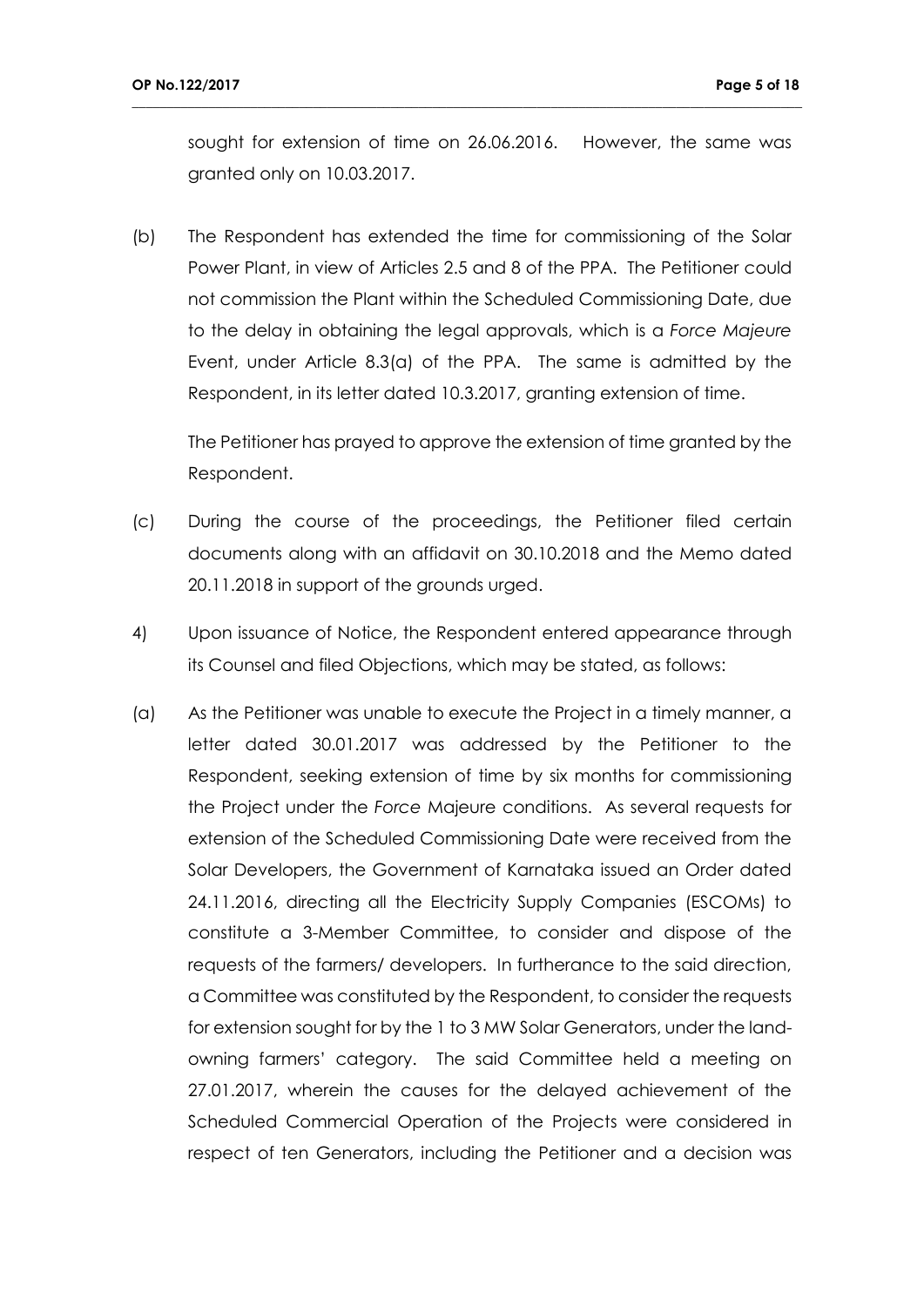taken to accord extension of six months to achieve the Scheduled Commissioning Date.

**\_\_\_\_\_\_\_\_\_\_\_\_\_\_\_\_\_\_\_\_\_\_\_\_\_\_\_\_\_\_\_\_\_\_\_\_\_\_\_\_\_\_\_\_\_\_\_\_\_\_\_\_\_\_\_\_\_\_\_\_\_\_\_\_\_\_\_\_\_\_\_\_\_\_\_\_\_\_\_\_\_\_\_\_\_\_\_\_\_\_\_\_\_\_\_\_**

- (b) A letter was addressed to the Additional Chief Secretary, Energy Department, Government of Karnataka, regarding the extension of the Scheduled Commissioning Date upto six months, in respect of the Solar Power Developers (SPDs) / Special Purpose Vehicles (SPVs), who had requested for extension of time, under the farmers' category.
- (c) On 16.03.2017, this Commission addressed a letter to all the ESCOMs in the State, in the matter pertaining to the extension of time granted and informed them, not to allow any extension of time beyond the Scheduled Commissioning date, if any, as per the original PPA, without obtaining the prior opinion of the Commission. Further, vide letter dated 05.04.2017, the ESCOMs were directed by this Commission, to advise all the land owning Solar Power Developers / Special Purpose Vehicles, to approach this Commission and seek for approval of the extension of time.
- (d) The Additional Chief Secretary, Government of Karnataka, vide letter dated 25.04.2017, addressed to this Commission, has stated that the Energy Department, Government of Karnataka, has recommended the approvals in respect of the extensions of the Commercial Operation Date, by the Respondent (GESCOM), for six months from the date of the Scheduled Commercial Operation Date, as per Articles 2.5 and 8 of the PPA.
- (e) In respect of extension of the Project duration of the already awarded Solar Power Projects, the Ministry for New and Renewable Energy (MNRE), Government of India, has issued a letter, vide No.30/106/2014-15/NSM dated 28.07.2017, addressed to the Principal Secretaries (Power / Energy) of the State Governments, which is as stated below:

*"Ministry has requested not to give time extension if all the obligations are fulfilled by the concerned State Government Authorities/PSUs, etc., in a project. However, if there are delays of any kind on the part of State Government Authorities/PSUs like land allotment, transmission/Evacuation*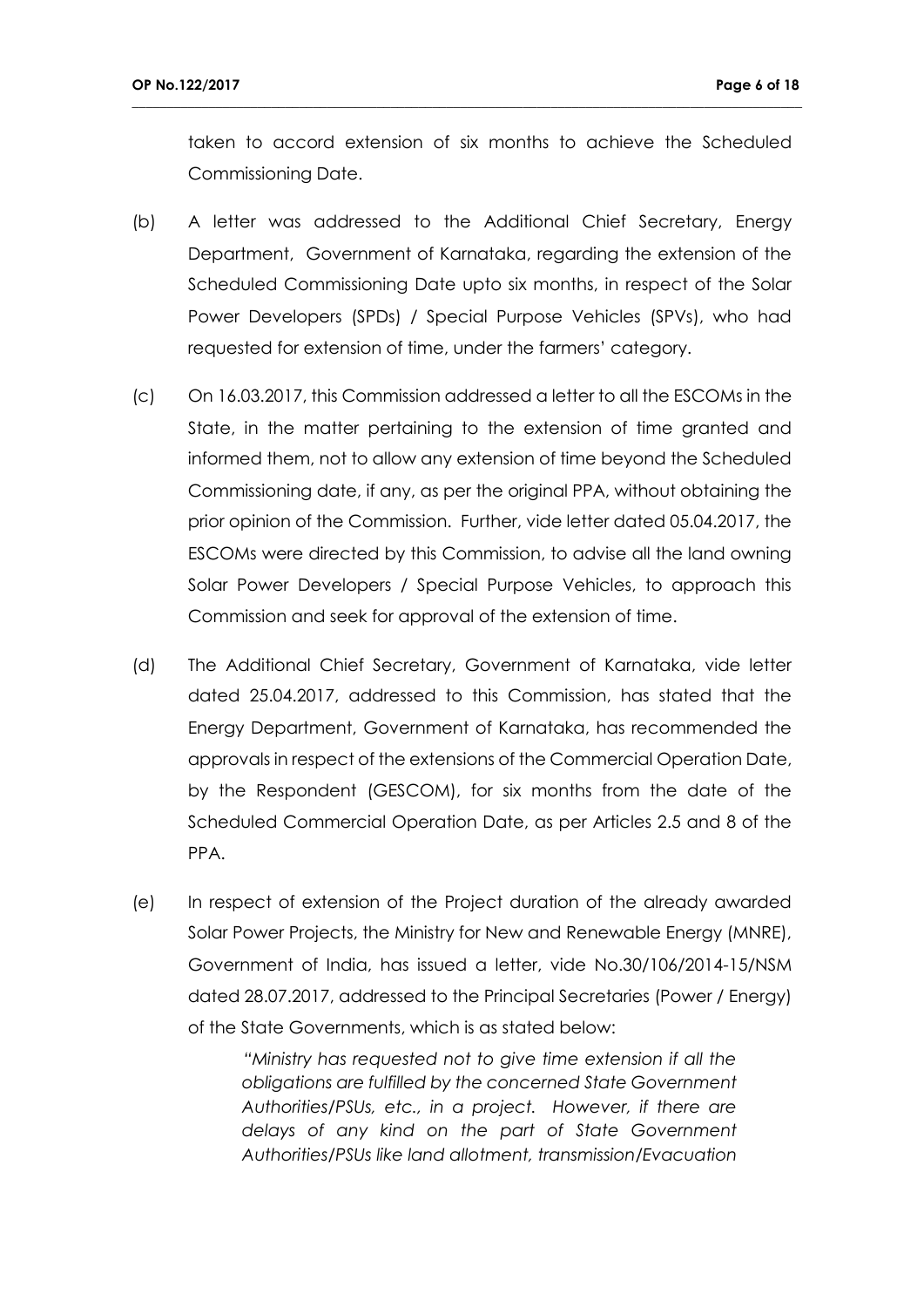*facilities, connectivity permission or force majeure, the competent authority in the State/SECI, NTPC, etc., may consider providing extension of the time duration strictly as per the Contractual Agreement.*

**\_\_\_\_\_\_\_\_\_\_\_\_\_\_\_\_\_\_\_\_\_\_\_\_\_\_\_\_\_\_\_\_\_\_\_\_\_\_\_\_\_\_\_\_\_\_\_\_\_\_\_\_\_\_\_\_\_\_\_\_\_\_\_\_\_\_\_\_\_\_\_\_\_\_\_\_\_\_\_\_\_\_\_\_\_\_\_\_\_\_\_\_\_\_\_\_**

*It Is also to be clarified that if in a project equipment/ materials have been purchased/ordered and substantial advances paid as per original completion date, and there is a delay on part of the state organizations regarding land, transmission or any such reasons, the extension of the project may be allowed."*

- (f) The Respondent has, therefore, prayed that this Commission be pleased to accord directions in the present Petition.
- 6) We have heard the learned counsel for both the sides and considered the respective pleadings and documents produced by the parties. The following issues would arise, for consideration:
	- (1) Whether this Commission has jurisdiction, to call upon the Petitioner to prove the *Force Majeure* Events, relied upon by her by filing a Petition, urging the relevant grounds and producing proper evidence, for the scrutiny of the Commission, inspite of the Respondent admitting or not denying the occurrence of such *Force Majeure* Events?
	- (2) Whether the Petitioner has made out a case for deferment or extension of the Scheduled Commissioning Date of the Petitioner's Plant?
	- (3) What should be the tariff for the Project, for the term of the PPA?
	- (4) What Order?
- 7) **ISSUE No. (1)***: Whether this Commission has jurisdiction, to call upon the Petitioner to prove the Force Majeure Events, relied upon by her, by filing a Petition, urging the relevant grounds and producing proper evidence, for the scrutiny of the Commission, inspite of the Respondent admitting or not denying the occurrence of such Force Majeure Events?*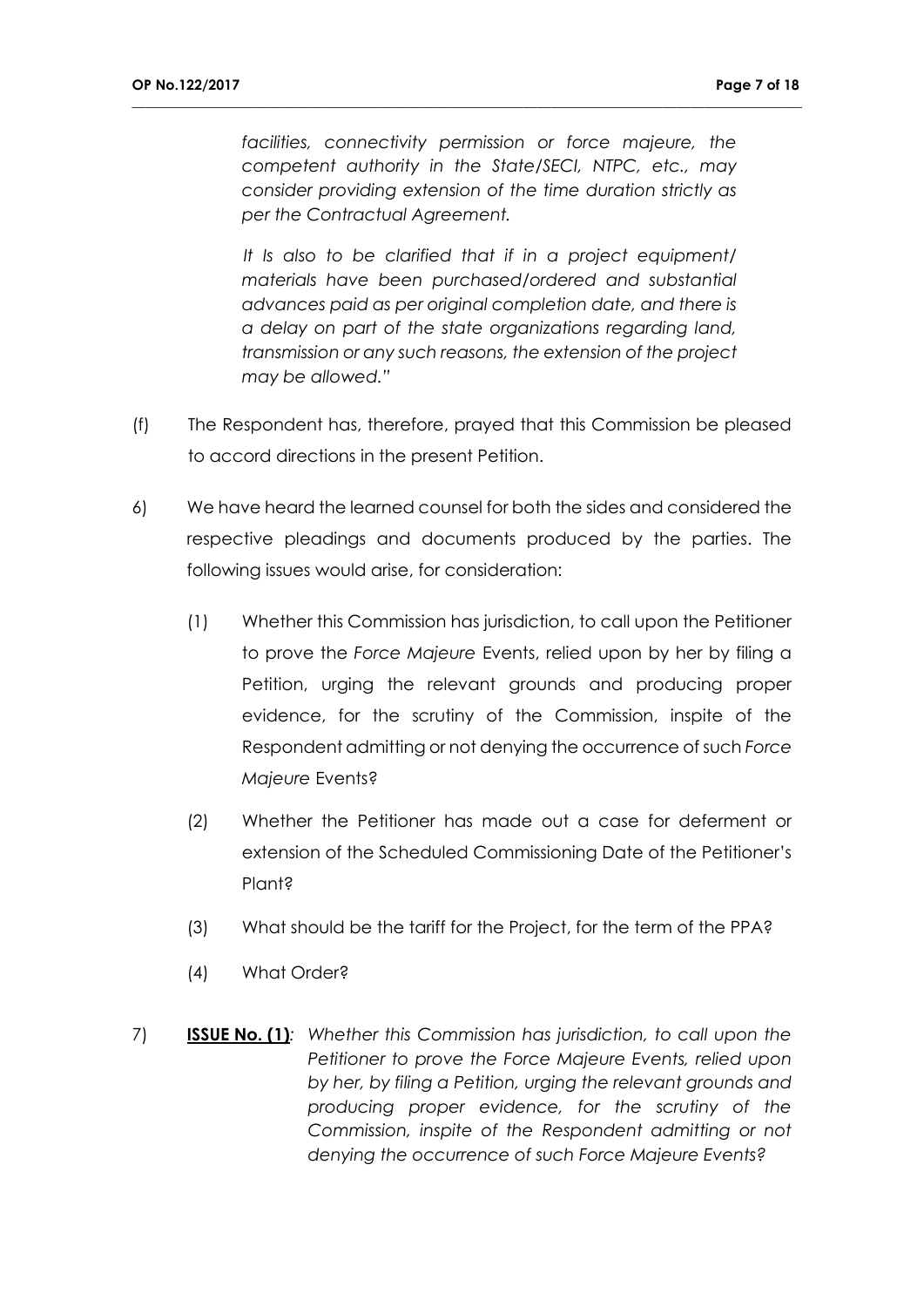(a) We have passed a reasoned Order and given our findings on the above Issue, in OP No.65/2017 dated 7.8.2018 and held that this Commission has the exclusive jurisdiction to consider the validity of the extension of time, when it affects the tariff payable to a generating company, ultimately passed on to consumers. The same reasoning and findings would apply to this case also.

- (b) Therefore, we answer issue No. (1), in the affirmative.
- 8) **ISSUE No.(2):** *Whether the Petitioner has made out a case for deferment or extension of the Scheduled Commissioning Date of the Petitioner's Plant?*
- (a) Under Article 2.5 of the PPA, extension of time for commissioning the Project can be granted by GESCOM upto a maximum period of 6 months, if the SPD is prevented from performing its obligations, due to the ESCOM's 'Event of Default' or the *Force Majeure* Events. The *Force Majeure* Events and the requirement of issuing a written Notice, are mentioned in Article 8.3 of the PPA. Under Article 8 of the PPA, it is also necessary to prove that, the *Force Majeure* Events were not caused by the non-performing party's negligent or intentional acts, errors or omissions. Considering these, we need to examine, if the Petitioner or the SPD, in any manner, was negligent in performing its obligations under the PPA, or was affected by force majeure events, as per the clauses of the PPA.
- (b) The PPA is dated 01.07.2015. The Conditions Precedent had to be achieved within 365 days, from the date of signing the PPA and the Project had to be commissioned within 18 months from the date of signing the PPA. The achievement of the Conditions Precedent would include, obtaining of all the approvals by the SPD.
- (c) We note that the Solar Policy dated 22.5.2014 in para 18 provides as follows: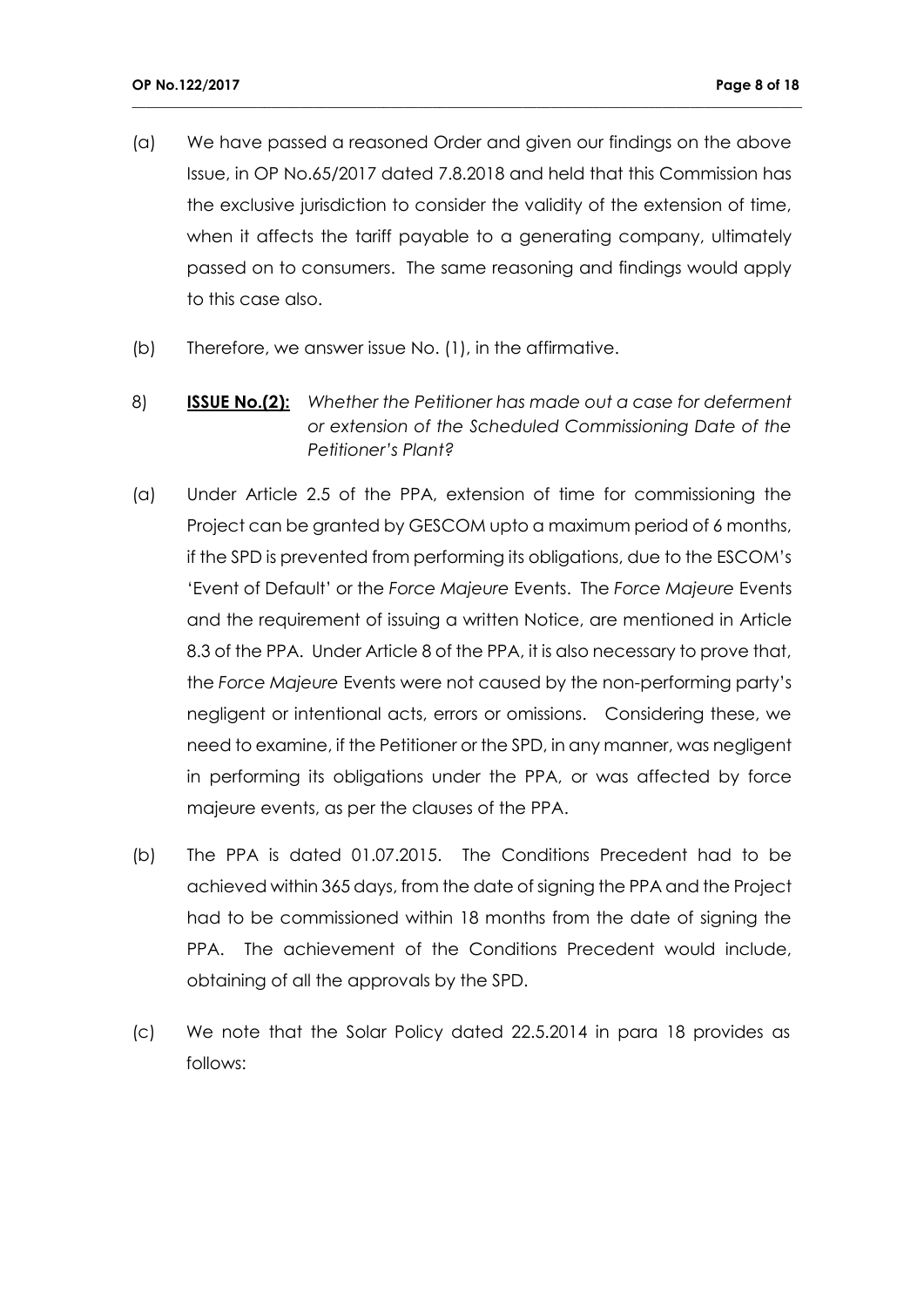# *"Conversion of agricultural land for setting up of solar projects:*

**\_\_\_\_\_\_\_\_\_\_\_\_\_\_\_\_\_\_\_\_\_\_\_\_\_\_\_\_\_\_\_\_\_\_\_\_\_\_\_\_\_\_\_\_\_\_\_\_\_\_\_\_\_\_\_\_\_\_\_\_\_\_\_\_\_\_\_\_\_\_\_\_\_\_\_\_\_\_\_\_\_\_\_\_\_\_\_\_\_\_\_\_\_\_\_\_**

*Developers will be allowed to start project execution without waiting for formal approval on filing application for conversion of agricultural land for setting up of solar power projects on payment of specified fees."*

Admittedly, in pursuance of such provision, the KPTCL or GESCOM have not insisted on land conversion approval while processing the Petitioner's applications/requests for various preliminary approvals/ clearances connected to project implementation.

(d) Apart from the above, the parties are bound by the terms of the PPA (Annexure A). Under Article 2.1.1 (ii) (b) of the PPA, it is the obligation of the SPD to obtain all consents, clearances and permits required for supply of power from the project. The time provided under Article 2.1 of the PPA to achieve the Conditions Precedent is 365 days from the date of signing of the PPA. It is the case of the Petitioner that the delay in granting conversion of land delayed the commissioning of the project. It is not in dispute that the land was granted to the father- in- law of the Petitioner under the Inams Abolition Act, 1977. The SPD applied for the conversion of land to the Deputy Commissioner, Bidar on 17.7.2015 (Annexure B). It is stated by the Petitioner that she was directed to file another application and that she filed the same on 8.3.2016. It cannot be made out as to which authority directed her to file another application for conversion of land, for what reasons and when she was informed of this aspect. Admittedly, before the Petitioner sought for conversion of agricultural land for setting up solar power project, she had sought permission for the sale of such land, but thereafter withdrew rather belatedly her request for permission for sale of land and such withdrawal of request was accepted by the Principal Secretary to Govt., Revenue Department only on 18.01.2016. Therefore, the date of correct and complete application of the Petitioner for land conversion can be taken as 8.3.2016. There were correspondences in the matter between the Deputy Commissioner, Bidar and the Government as the land in question was granted under the Inams Abolition Act and the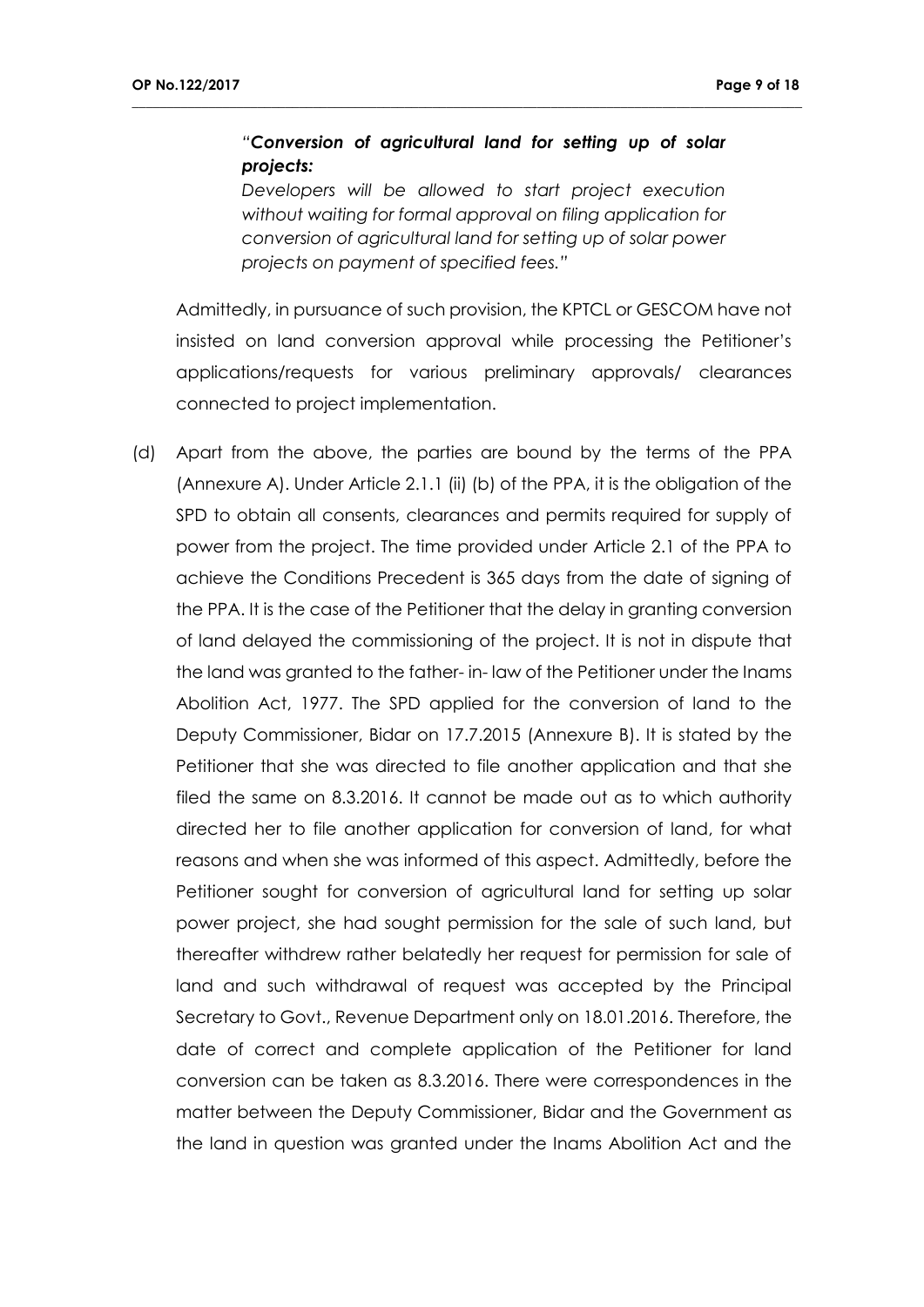Petitioner belonged to the Scheduled Caste. Thus, as the Petitioner has submitted application for land conversion on 8.3.2016, there is a delay of 8 months after executing the PPA, in making the application and such delay can be solely attributed to the Petitioner because of her ambiguous action of seeking both permission for sale of land and also conversion of land for non-agricultural purposes. The time taken by the authorities for processing the subsequent application of the Petitioner for land conversion cannot be termed as delay or unjustified, considering the facts of the Petitioner's case. It is noted that had the Petitioner withdrawn in time her application submitted to the authorities requesting permission for sale land and thereafter sought for conversion of agricultural land for non-agricultural use, the process of grant of land conversion would have been quicker and happened within 12 months from the date of execution of the PPA as agreed in the PPA.

**\_\_\_\_\_\_\_\_\_\_\_\_\_\_\_\_\_\_\_\_\_\_\_\_\_\_\_\_\_\_\_\_\_\_\_\_\_\_\_\_\_\_\_\_\_\_\_\_\_\_\_\_\_\_\_\_\_\_\_\_\_\_\_\_\_\_\_\_\_\_\_\_\_\_\_\_\_\_\_\_\_\_\_\_\_\_\_\_\_\_\_\_\_\_\_\_**

(e) We note that the Karnataka Land Revenue (Amendment) Act, 2015 was enacted on 12.08.2015, amending Section 95 by introducing sub section (10), providing for deemed conversion of land as follows:

> *"(10) If any occupant of any agriculture land assessed or held for the purpose of agriculture wishes to divert such land or part thereof for the purpose of setting up of solar power generation in accordance with Karnataka Solar Policy 2014- 21 issued in G.O EN 21 VSC 2014 dated 22.05.2014 which has been approved by State and Central Government and which has been approved by the Competent Authority, the permission applied for conversion of such land shall be deemed to have been granted for that purpose so long as they use for purpose for which permission is granted subject to payment of the conversion fine and all such other fees payable if any, in this regard."*

(f)Pursuant to this, the Government of Karnataka issued a Circular dated 01.12.2015, providing that any person intending to establish a solar power project under the Government Policy, after approval by the concerned authority, has applied for conversion of land with the documents mentioned in the Circular and paid the conversion charges/penalty, the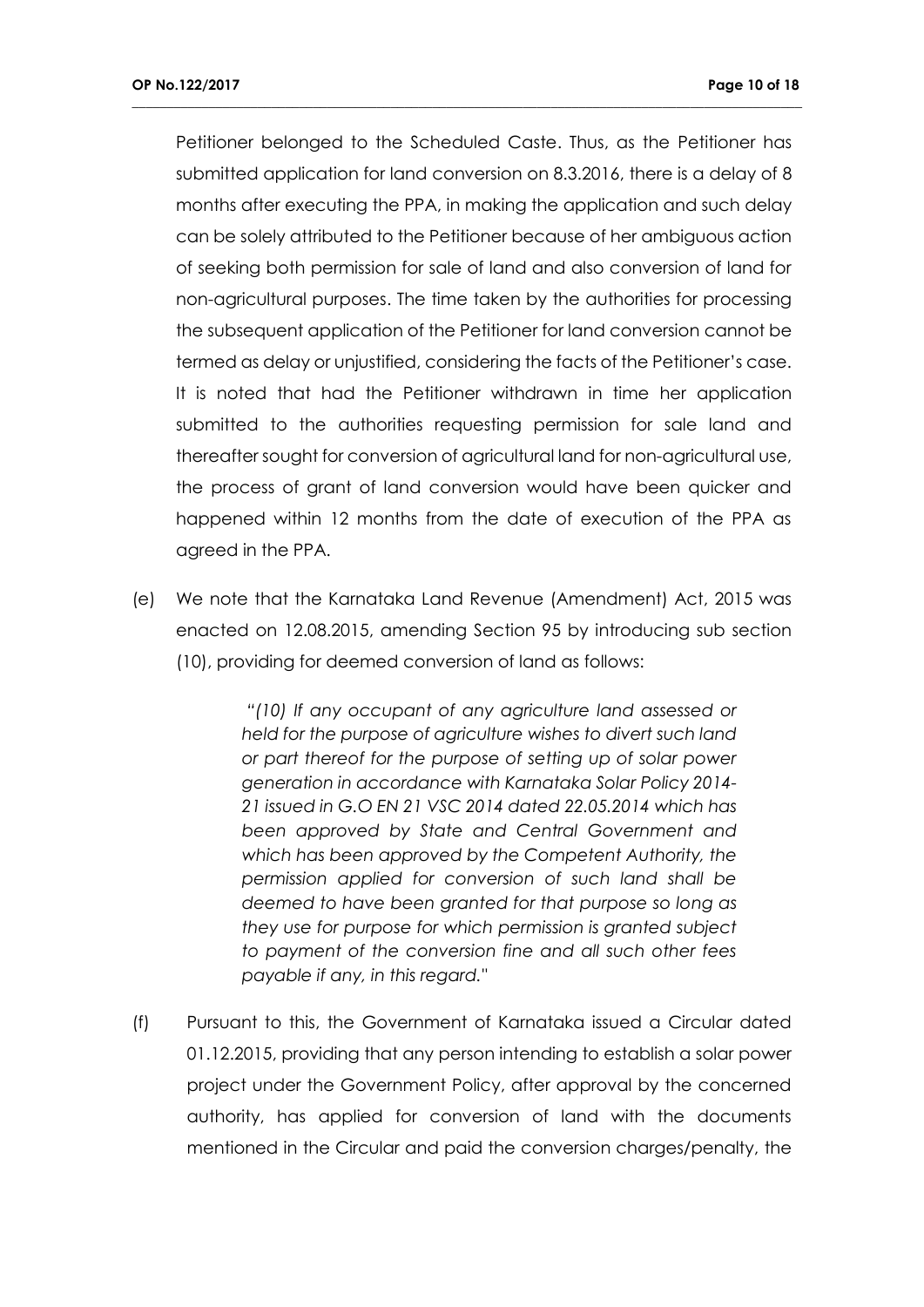conversion has to be considered as deemed conversion. The circular also mentions that the DC has to complete the proceedings of deemed conversion within 15 days after receipt of the conversion charges/penalty.

**\_\_\_\_\_\_\_\_\_\_\_\_\_\_\_\_\_\_\_\_\_\_\_\_\_\_\_\_\_\_\_\_\_\_\_\_\_\_\_\_\_\_\_\_\_\_\_\_\_\_\_\_\_\_\_\_\_\_\_\_\_\_\_\_\_\_\_\_\_\_\_\_\_\_\_\_\_\_\_\_\_\_\_\_\_\_\_\_\_\_\_\_\_\_\_\_**

(g) The object of the amendment made to the Land Revenue Act has been clarified by Hon'ble High Court of Karnataka, in its Order dated 04.07.2017 in WP Nos.27418-20/2017 (*Ravindra Energy Ltd & another vs State of Karnataka & others*), in paras 10 and 15, as follows:

> *"10. As per the provisions contained in the Act as amended by the Karnataka Act No.31 of 2015 by which Clause no.10 of Section 95 has been inserted, 'if any occupant of any agriculture land assessed or held for the purpose of agriculture wishes to divert such land or part thereof for the purpose of setting up of solar power generation in accordance with Karnataka Solar Policy 2014-2021 issued in G.O.No.EN 21 VSC 2014, dated 22.05.2014 which has been approved by the Competent Authority, the permission applied for conversion of such land shall be deemed to have been granted for that purpose so long as they use for purpose for which permission is granted subject to payment of the conversion fine and all such other fees payable if any, in this regard.' This provision inserted by way of amendment has come into effect from 13.08.2015. Petitioner has filed application on 05.11.2016. The Deputy Commissioner was*  required to consider the application in the light of the *amended provision introduced as per Act No.31 of 2015. The requirement as spelt out in clause no.10 of Section 95 of the Act, is that the applicant must show that he was an occupant of the agricultural land. If he desired to divert such land or part thereof for setting up solar generation and that such desire should be in accordance with the Karnataka Solar Policy 2014-2021 issued vide Government Order dated 22.05.2014 and also that the same ought to have been approved by the competent authority. In that event, the permission applied for conversion of such land shall be deemed to have been granted. …"*

*XXX XXX XXX*

*"15. It is also necessary to notice that as long as Petitioners satisfy the requirement spelt out in clause no.10 of Section 95*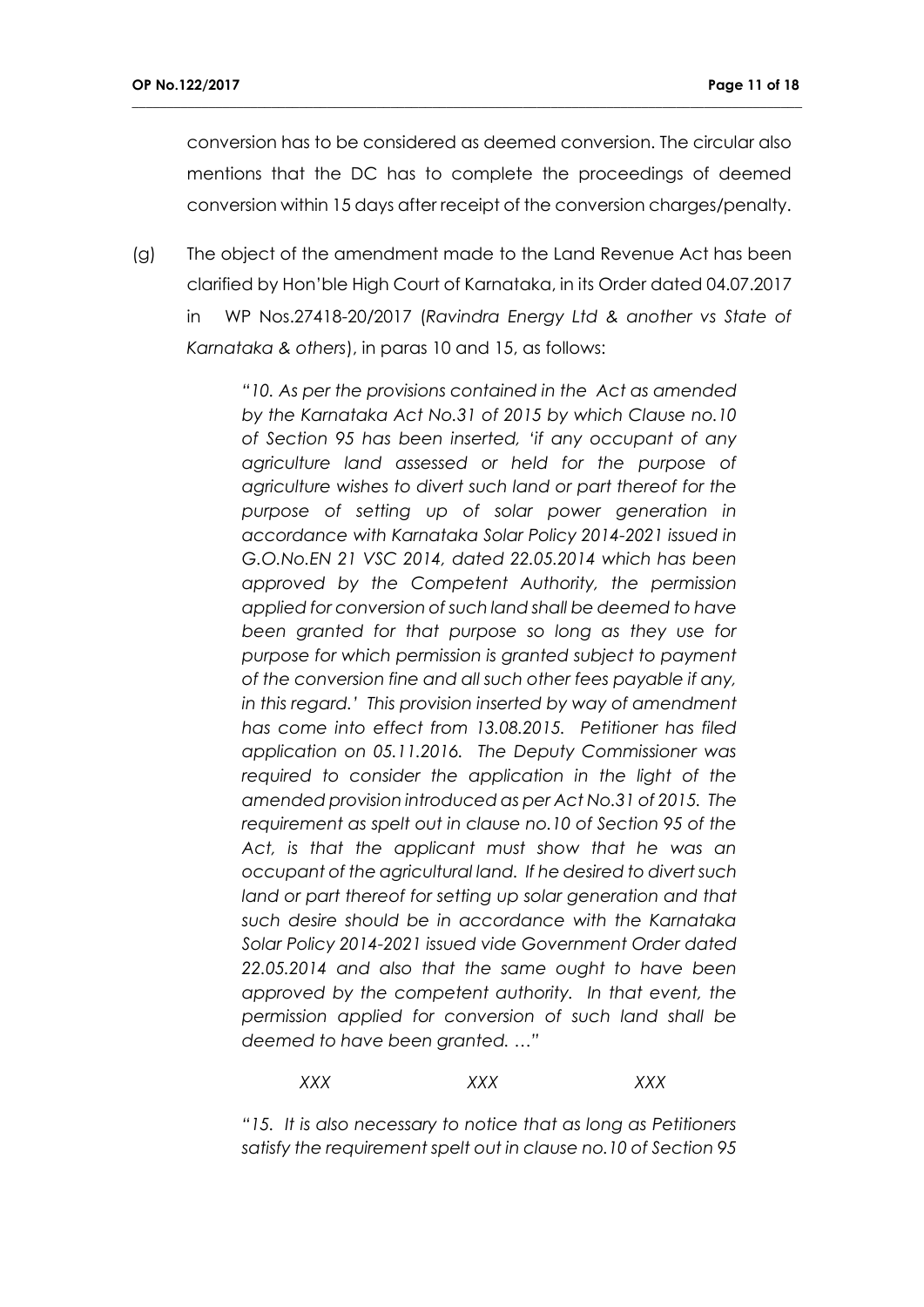*as amended, Petitioners are entitled for an order regarding deemed conversion. Merely because objections were raised by some of the devotees, it cannot be said that request for deemed conversion cannot be granted. If the applicants or any other devotees of the deity or the Mutt intend to establish their rights or claims as asserted in their objections, they are required to approach the Competent Court seeking appropriate declaration in that regard pertaining to the lands in question. The said question cannot be decided in this proceedings nor the Deputy Commissioner can embark upon an inquiry into the same. Hence, as all the requirements of clause 10 of Section 95 of the Act having been complied with by the Petitioners in this case, they are entitled for a declaration that benefit of deemed conversion shall accrue to them in view of the application filed by them."* 

- (h) Therefore, it can be said that, if the Petitioner had submitted the required documents and paid the conversion charges, the provision of deemed conversion as per the aforesaid amendment would have applied.
- (i) Thus, we are unable to accept the Petitioner's plea that there was delay in grant of land conversion resulting in delayed commissioning of the Petitioner's project. Therefore, on the ground that land conversion order was delayed, the extension of time to commission the Project could not have been granted by the Respondent in the Petitioner's case. The Solar Policy extracted above specifies that the developers of the solar projects have to commence work without waiting for the land conversion process. As we have held on considering all the aspects, that there is no delay in grant of land conversion and the Petitioner alone responsible for belatedly initiating the process, the Petitioner's contention that it has to be treated as a *Force Majeure* event is liable to be rejected.
- (j) The other allegation of the Petitioner, for causing delay in commissioning the project, is that the delivery of bay equipment was delayed by MEI from 7.9.2016 to March 2017. We note that, the breakers have to be tailormade, based on the drawing submitted, tested and certified by the TAQC and thereafter, despatched. The Petitioner has not produced the details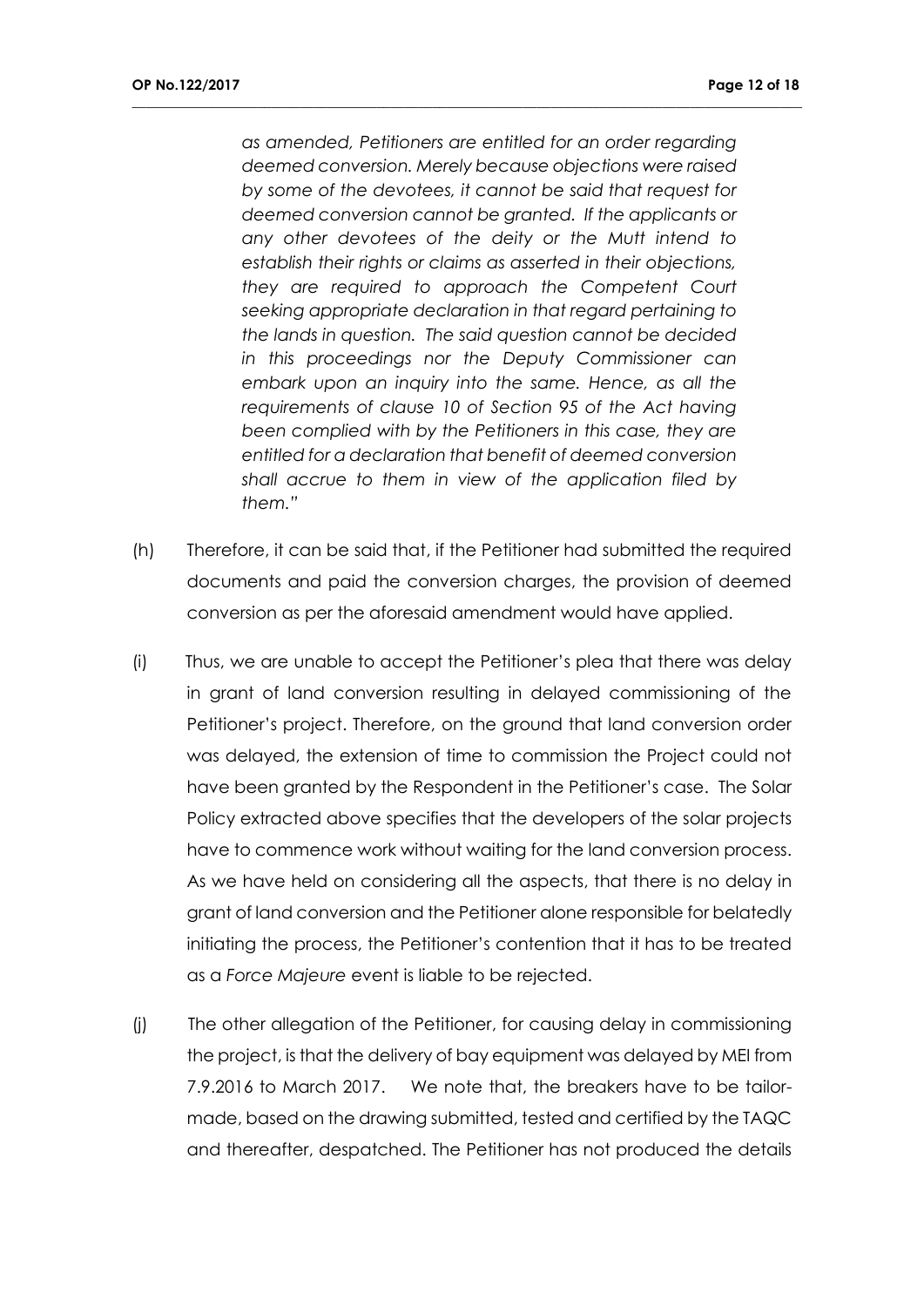as to when the requisite inspection charges were paid by the Petitioner pursuant to the letters dated 1.12.2016 demanding the payment of charges. Considering the various steps involved, the period of about 3 months from 1.12.2016 for supply of breakers, cannot be termed as 'delay'. It is also not explained, as to why there was a delay on the part of the Petitioner, in placing the Purchase Order for the breaker. We note that the Government of Karnataka had instructed KPTCL and ESCOMs to provide temporary feeders to facilitate the commissioning of the Projects and the Petitioner could have availed such facility extended by approaching the said authorities if there was any inordinate delay in delivery of breakers.

**\_\_\_\_\_\_\_\_\_\_\_\_\_\_\_\_\_\_\_\_\_\_\_\_\_\_\_\_\_\_\_\_\_\_\_\_\_\_\_\_\_\_\_\_\_\_\_\_\_\_\_\_\_\_\_\_\_\_\_\_\_\_\_\_\_\_\_\_\_\_\_\_\_\_\_\_\_\_\_\_\_\_\_\_\_\_\_\_\_\_\_\_\_\_\_\_**

- (k) We note that, it is a settled law that, the *Force Majeure* clause in the PPA has to be strictly interpreted. No notice, as contemplated under the clause, is stated to have been issued by the Petitioner to the Respondent describing the particulars of any *Force Majeure* Event, as soon as practicable, after its occurrence. Further, the reasons quoted by the Petitioner, do not fall under the Events of *Force Majeure* mentioned in the PPA, as held in the preceding paragraphs. Hence, we hold that the Petitioner is not entitled to the extension of time, as provided in the clauses of the PPA. The Respondent(GESCOM) should have considered these aspects, before granting the extension of time to the Petitioner.
- (l) Therefore, we answer Issue No.(2), in the negative.
- 9) **ISSUE No.(3):** *What should be the tariff for the Project, for the term of the PPA?*
- (a) Article 5.1 of the PPA reads, as follows:

### *"5.1 Tariff Payable:*

*The SPD shall be entitled to receive the tariff of Rs8.40 per kWh based on the KERC tariff order S/03/1 dated 10.10.2013 in respect of SPD's solar PV projects in terms of this agreement for the period between COD and the expiry*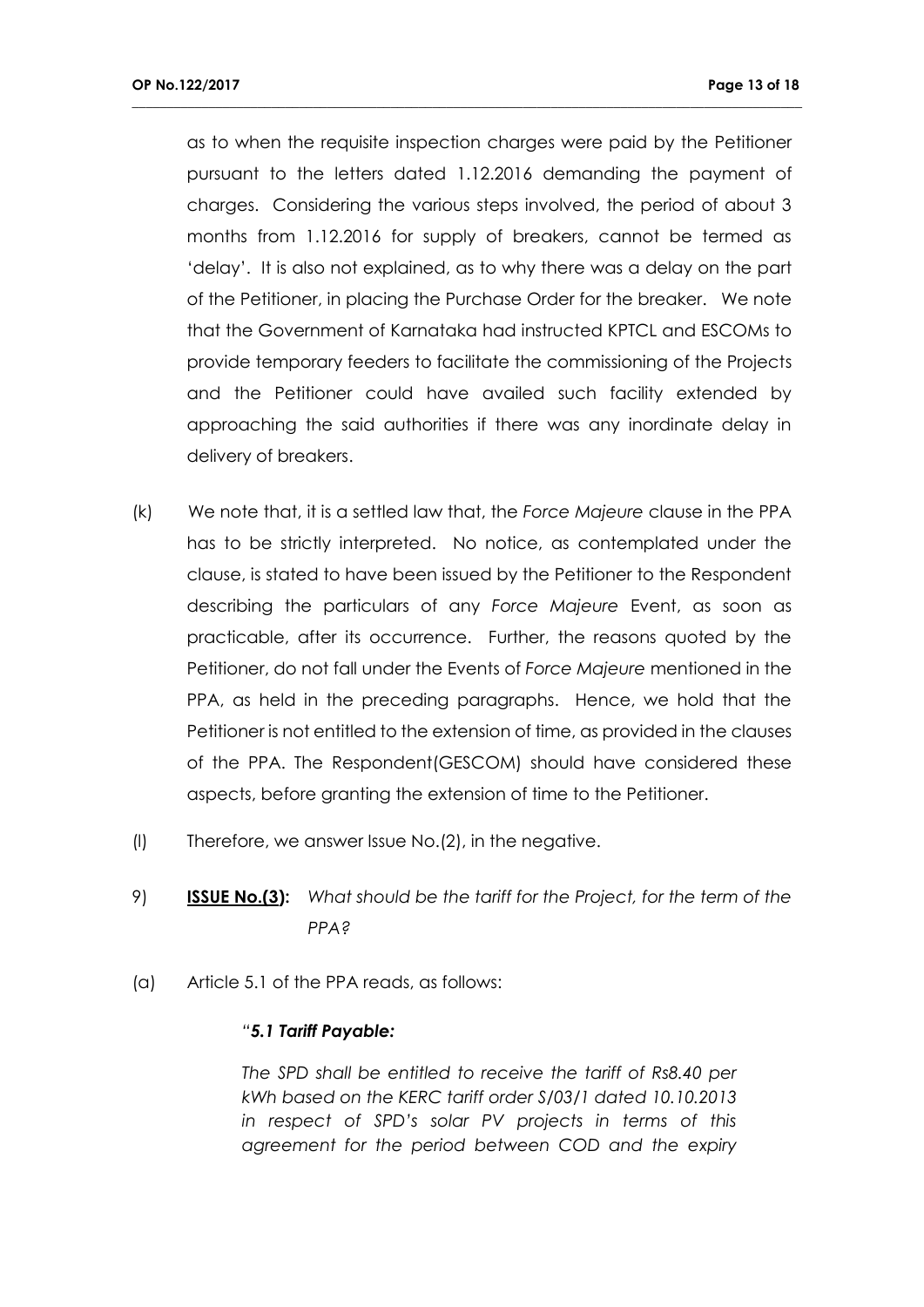*date. However, subject to clause 2.5, if there is a delay in commissioning of the project beyond the Scheduled Commissioning Date and during such period there is a variation in the KERC Tariff, then the applicable Tariff for the projects shall be the lower of the following:*

**\_\_\_\_\_\_\_\_\_\_\_\_\_\_\_\_\_\_\_\_\_\_\_\_\_\_\_\_\_\_\_\_\_\_\_\_\_\_\_\_\_\_\_\_\_\_\_\_\_\_\_\_\_\_\_\_\_\_\_\_\_\_\_\_\_\_\_\_\_\_\_\_\_\_\_\_\_\_\_\_\_\_\_\_\_\_\_\_\_\_\_\_\_\_\_\_**

*i. Rs.8.40/- per kWh*

*ii. Varied tariff applicable as on the date of commercial operation."*

(b) Article 5.1 of the PPA provides for reduction of the tariff, as a consequence of delay in commissioning of the Solar Power Project beyond the Scheduled Commissioning Date, subject to certain terms and conditions stated therein. This is in view of the fact that, this Commission periodically determines the generic tariff for supply of electricity generated from various sources to the Distribution Licensees, based on among other parameters, mainly Capital Cost of the generating plant. Such generic tariff is made available for a period, called as 'Control Period', during which the generating plants get implemented and commissioned at the normative Capital Cost adopted in the generic Tariff Order, generally after execution of a PPA with a Distribution Licensee. Such a PPA also has a clause stipulating the time, within which the power supply should commence, so that the Distribution Licensee can plan further supply to its consumers. The time stipulated for completion of the Project takes into account the time ordinarily required to complete various precommissioning activities, which, in respect of Megawatt Scale Solar Power Plants, is taken as between 12 months to 18 months. Any delay or failure in the commencement of power supply within the agreed date would disrupt the operation of the Distribution Licensees, like the Respondent (GESCOM) herein, which could also result in their power procurement from alternative expensive sources, leading to higher retail tariff to the consumers or short supply, revenue loss to them, and even to imposition of penalties for not meeting the Renewable Purchase Obligation fixed by this Commission. The Capital Cost of Solar Power Plants has been coming down very rapidly in the recent years, because of the advancement in technology and production efficiency as well as economies of scale in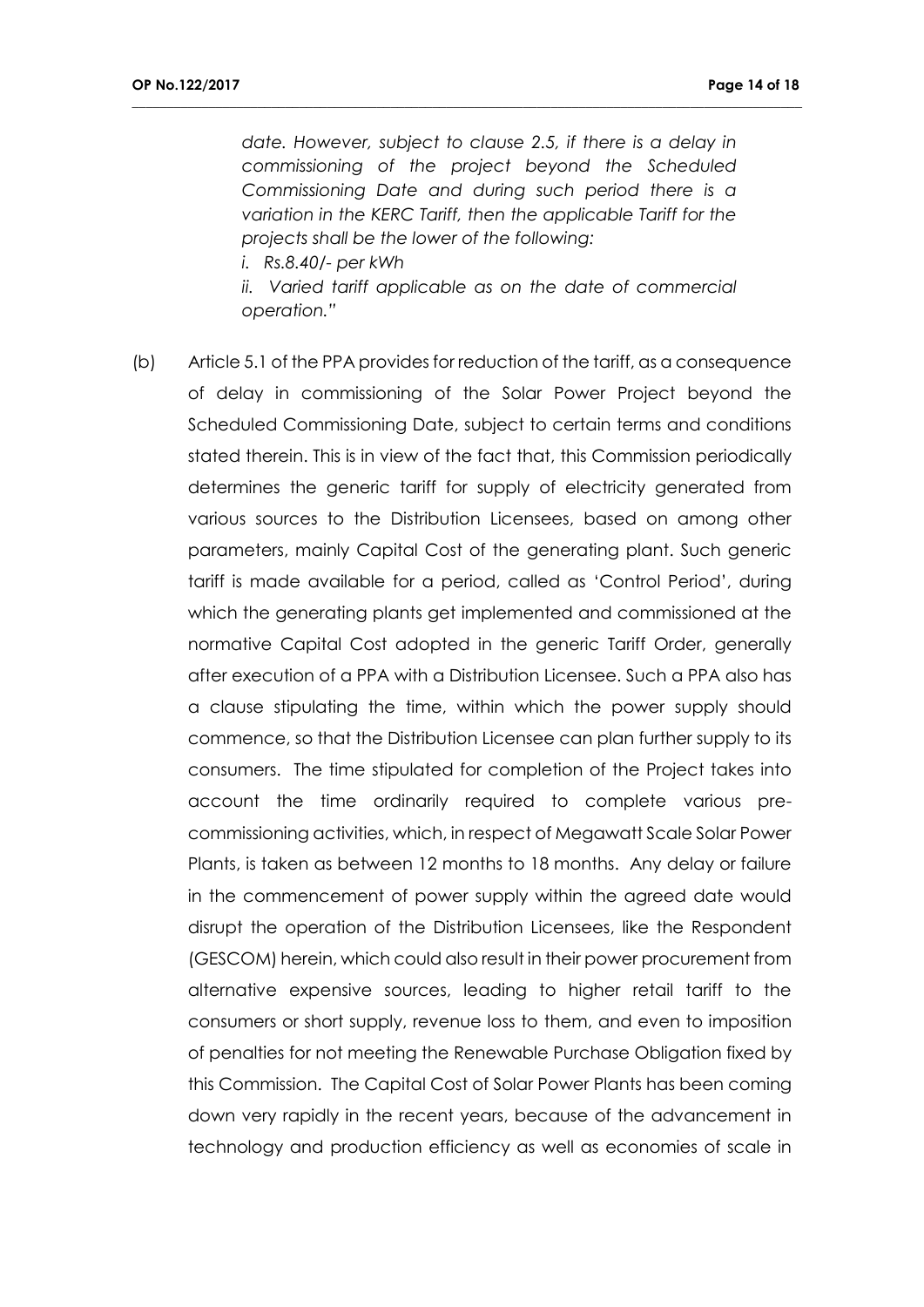the backdrop of largescale solar capacity addition across the globe. Thus, the generic tariff for the Megawatt Scale Solar Power Plants, which was fixed at Rs.14.50 per unit in the Commission's Order dated 13.07.2010, has been successively reduced to: (i) Rs.8.40 per unit in the Commission's Order dated 10.10.2013; (ii) Rs.6.51 per unit in the Commission's Order dated 30.07.2015; (iii) Rs.4.36 per unit in the Commission's Order dated 12.04.2017; and (iv) Rs.3.05 per unit in the Commission's Order dated 18.05.2018.

- (c) It is now a settled law that, the Commission has the exclusive jurisdiction to determine the tariff for supply of electricity by a Generating Company to a Distribution Licensee and to regulate the purchase of electricity and the procurement process of the Distribution Licensees, including the price at which electricity shall be procured from different agencies through PPAs. The Respondent (GESCOM) does not deny the Petitioner's grounds for seeking extension of the commissioning date. As any such extension of the commissioning date would have an impact on the tariff payable to the Petitioner, we are of the considered opinion that, the Commission is required to examine the correctness of the Petitioner's request for extension of the time for commissioning its Solar Power Plant, even in the event of the Respondent (GESCOM) not opposing the request or in the absence of a provision in the PPA for such legal scrutiny by the Commission. It needs to be ensured that, the consumers' interest and thereby, public interest, is not allowed to be affected by payment of a tariff higher than what is due to the Generating Company, because of any action or inaction of the Respondent-Distribution Licensee. It can be easily inferred that the Petitioner's capital investment in her solar plant is much lower than the normative cost assumed in the Generic Tariff Order dated 10.10.2013 and even the Generic Tariff Order dated 30.07.2015.
- (d) It is the submission of the Petitioner that the Respondent (GESCOM) has granted extension of time by 6 months, after considering the *Force Majeure* Events, as provided in the PPA and hence, the tariff of Rs.8.40 per unit, should not be altered. We note that the Respondent (GESCOM),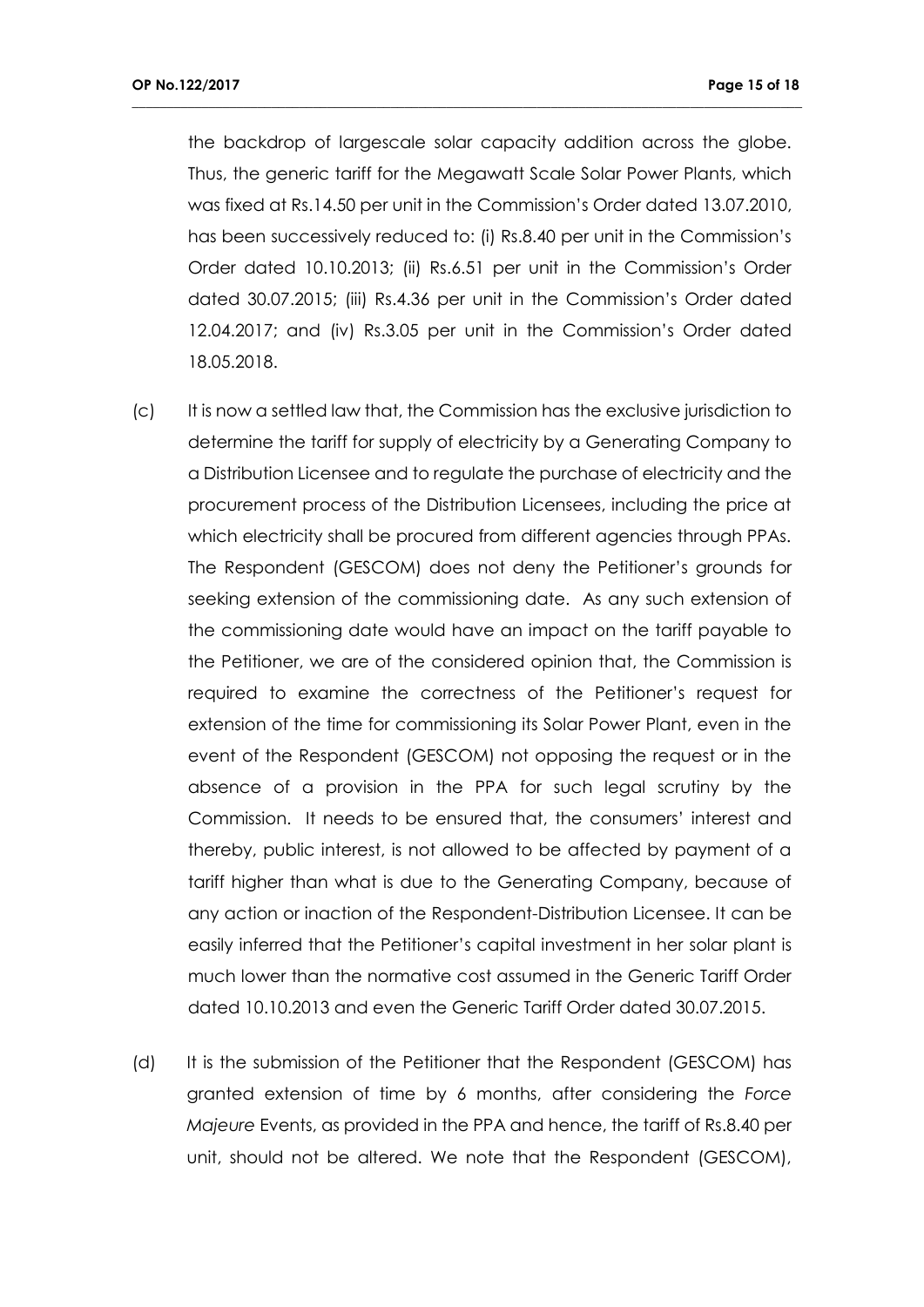while granting extension of time, vide Order dated 10.3.2017 had mentioned about application of tariff in line with Article 5.1 of the PPA, and as per KERC's Order.

**\_\_\_\_\_\_\_\_\_\_\_\_\_\_\_\_\_\_\_\_\_\_\_\_\_\_\_\_\_\_\_\_\_\_\_\_\_\_\_\_\_\_\_\_\_\_\_\_\_\_\_\_\_\_\_\_\_\_\_\_\_\_\_\_\_\_\_\_\_\_\_\_\_\_\_\_\_\_\_\_\_\_\_\_\_\_\_\_\_\_\_\_\_\_\_\_**

- (e) The Project is commissioned on 29.4.2017. The Generic Tariff Order dated 12.04.2017, is applicable for the Projects, commissioned during the period, from 01.04.2017 to 31.3.2018. The PPA provides that, the tariff, as on the date of commercial operation, would be applicable for the Project, if it is commissioned beyond the Scheduled Commissioning Date.
- (f) The Hon'ble Supreme Court, in Civil Appeal No.1220 of 2015 (*Gujarat Urja Vikas Nigam Limited VS EMCO Limited and another*), decided on 02.02.2016, has held, as follows:

*"31. Apart from that both the respondent No.2 and the appellate tribunal failed to notice and the Respondent conveniently ignored one crucial condition of the PPA contained in the last sentence of para 5.2 of the PPA:* 

> *'In case, commissioning of solar Power Project is delayed beyond 31st December 2011, GUVNL shall pay the tariff as determined by Hon'ble GERC for Solar Projects effective on the date of commissioning of solar power project or above mentioned tariff, whichever is lower.'*

*The said stipulation clearly envisaged a situation where notwithstanding the contract between the parties (the PPA), there is a possibility of the first Respondent not being able to commence the generation of electricity within the "control period" stipulated in the 1st tariff order. It is also visualised that for the subsequent control period, the tariffs payable to projects/ power producers (similarly situated as the first Respondent) could be different. In recognition of the said two factors, the PPA clearly stipulated that in such a situation, the Respondent would be entitled only for lower of the two tariffs…."*

(g) Further, in the decision of the Hon'ble Appellate Tribunal for Electricity, in Appeal No. 221/2016 and others, dated 07.05.2018 (*Savitha Oil*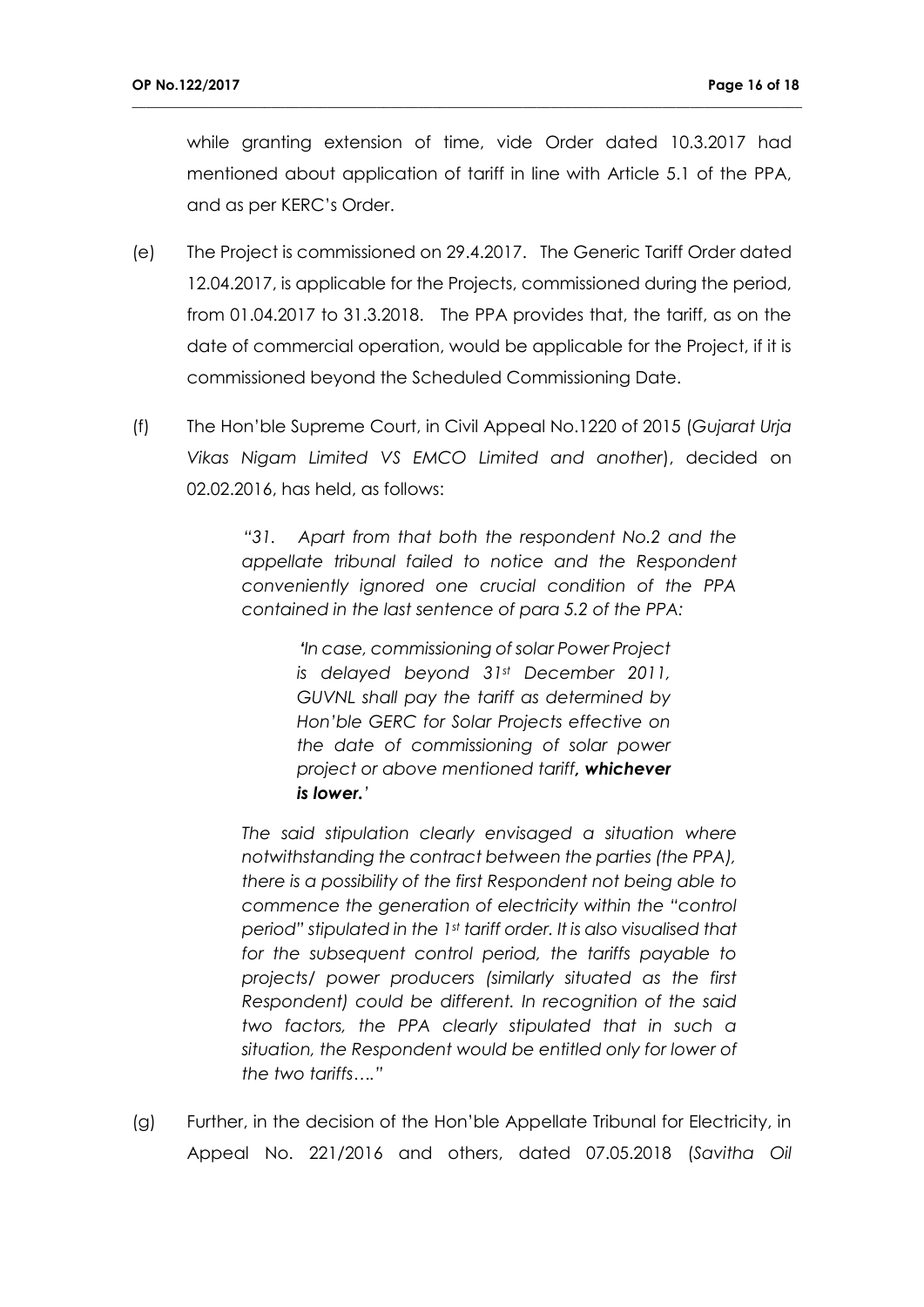*Technologies Ltd vs KERC & another*), it has been held that, the tariff, as on the COD, is applicable for a Project and the tariff should not be linked to the date of signing or approval of the PPA. The relevant portions of the judgment are extracted below:

**\_\_\_\_\_\_\_\_\_\_\_\_\_\_\_\_\_\_\_\_\_\_\_\_\_\_\_\_\_\_\_\_\_\_\_\_\_\_\_\_\_\_\_\_\_\_\_\_\_\_\_\_\_\_\_\_\_\_\_\_\_\_\_\_\_\_\_\_\_\_\_\_\_\_\_\_\_\_\_\_\_\_\_\_\_\_\_\_\_\_\_\_\_\_\_\_**

*"xi. Further, it is a settled practice under the Section 62 of the Act that tariff determination process under various regulations for a new project begins from the COD of the said project as per extant regulations of the control period where COD of the project takes place. Subsequently, the tariff of such project is adjusted based on regulations/orders of the subsequent control period and it is not linked to the date of signing/approval of the PPA. If the PPA is approved at a later date or in other control period, the tariff is applicable from the COD date as per prevalent regulation at that time.*

*……………….*

*xiv. In the present case too after carefully considering the provisions of the Act, 2004 Regulations, 2005 Order, 2009 Order, earlier judgement of this Tribunal and keeping in view the interest of the consumers it would be correct to draw a conclusion that the tariff applicable to the Appellants' WPPs would be as per the 2005 Order during which COD of the WPP has happened. The same corollary is applicable to other WPPs having COD is in some other control period."*

- (h) The ratio of the above judgments of the Hon'ble Supreme Court and of the Hon'ble Appellate Tribunal for Electricity, is applicable to the Petitioner's case also. Hence, we hold that, the Petitioner's Plant is entitled to a tariff of Rs.4.36 per unit, for the term of the PPA, as per the Generic Tariff Order dated 12.04.2017, prevalent on the date of commissioning of the Project.
- (i) We have held that, the Petitioner is not entitled to the extension of time to commission the Project. Admittedly, the Conditions Precedent were not fulfilled within 365 days. Thus, for not complying with the timelines for Conditions Precedent and commissioning of the Project, as mentioned in the PPA, the Petitioner is required to pay damages for such delay, as per